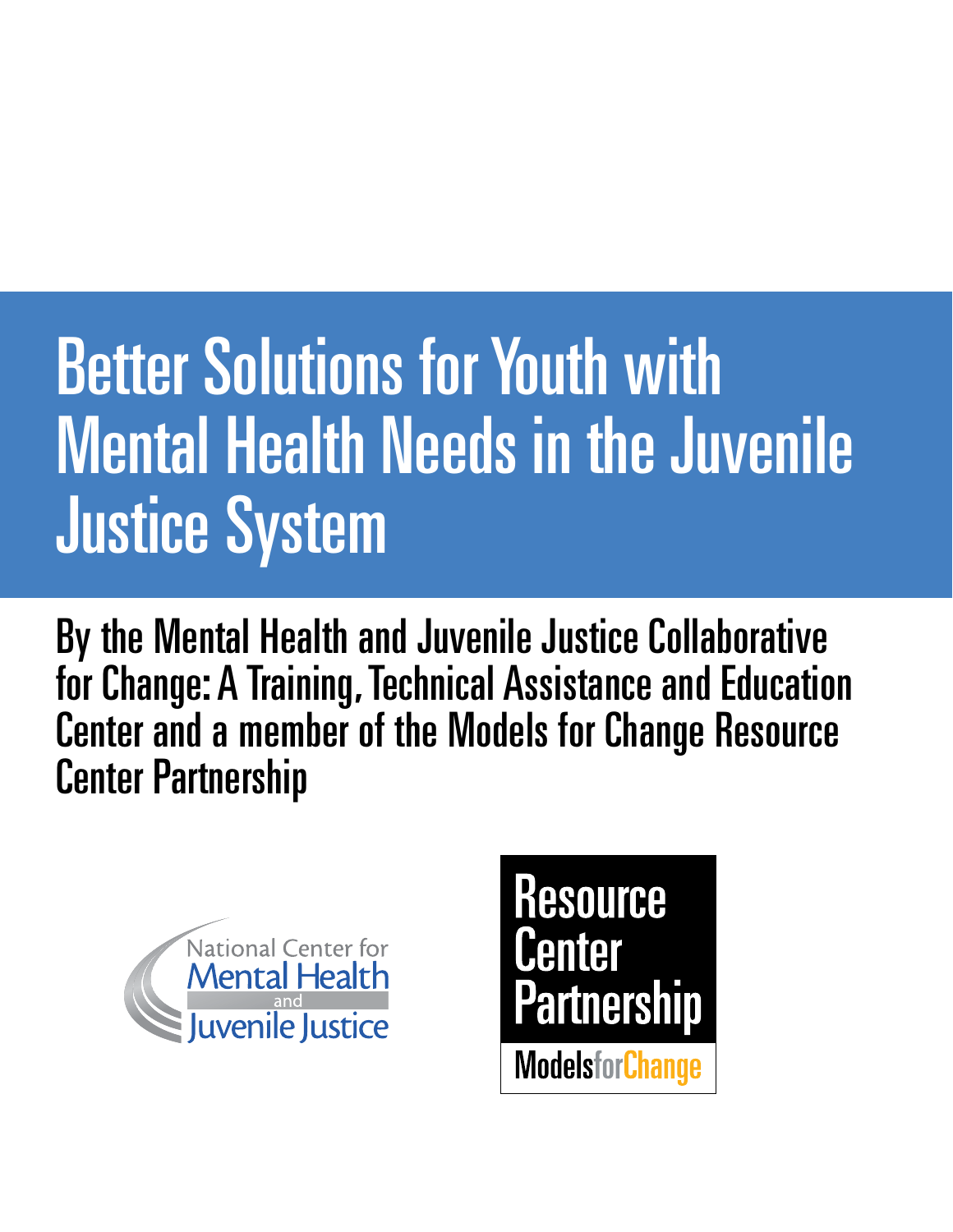# **Introduction**

 $\mathbf S$ arah, an eighth grader, was experiencing problematic behavior in middle school. In sixth and seventh grades, she was repeatedly getting into trouble for starting fights with other students and making statements about her interest in harming others. Instead of referring her to the police, the school referred her to a diversion program.

Upon referral, Sarah met with a mental health clinician who administered the Massachusetts Youth Screening Instrument-2, a mental health screening tool. The screen indicated a need for follow-up, so she underwent a clinical evaluation where it was determined that Sarah had some mental health issues, primarily related to trauma after witnessing the murder of one of her parents several years ago. She was referred to therapy to help with her anger issues and her depression. Her guardian became engaged in therapy with her, and in-home visits by the young girl's social worker resulted in the development of an academic plan that included support in school and constant check-ins to monitor progress.

As a result, Sarah's aggressive behavior subsided and her academic performance improved substantially, all without any involvement with the juvenile justice system.

What makes Sarah's success story possible? What can be done to create positive outcomes for more youth with mental health needs in the juvenile justice system?

The short answer is this: whenever safe and appropriate, youth with mental health needs should be prevented from entering the juvenile justice system in the first place. For youth who *do* enter the system, a first option should be to refer them to

Whenever safe and appropriate, youth with mental health needs should be prevented from entering the juvenile justice system in the first place.

effective treatment within the community. For those few who require placement, it is important to ensure that they have access to effective services while in care to help them re-enter society successfully.

There's no denying that these outcomes come with practical challenges. But we know that reform is possible – with the right people collaborating to build systems that help communities improve the way they respond to youth with mental health needs.

The aim of this paper is to encourage and support other communities to work toward similar reform for these youth.

## **How widespread is the challenge of mental health in America's juvenile justice system?**

Each year, more than 600,000 youth in America are placed in juvenile detention centers, and close to 70,000 youth reside in juvenile correctional facilities on any given day.1 Youth in the juvenile justice system experience mental health disorders at a rate that is more than three times higher than that of the general youth population.2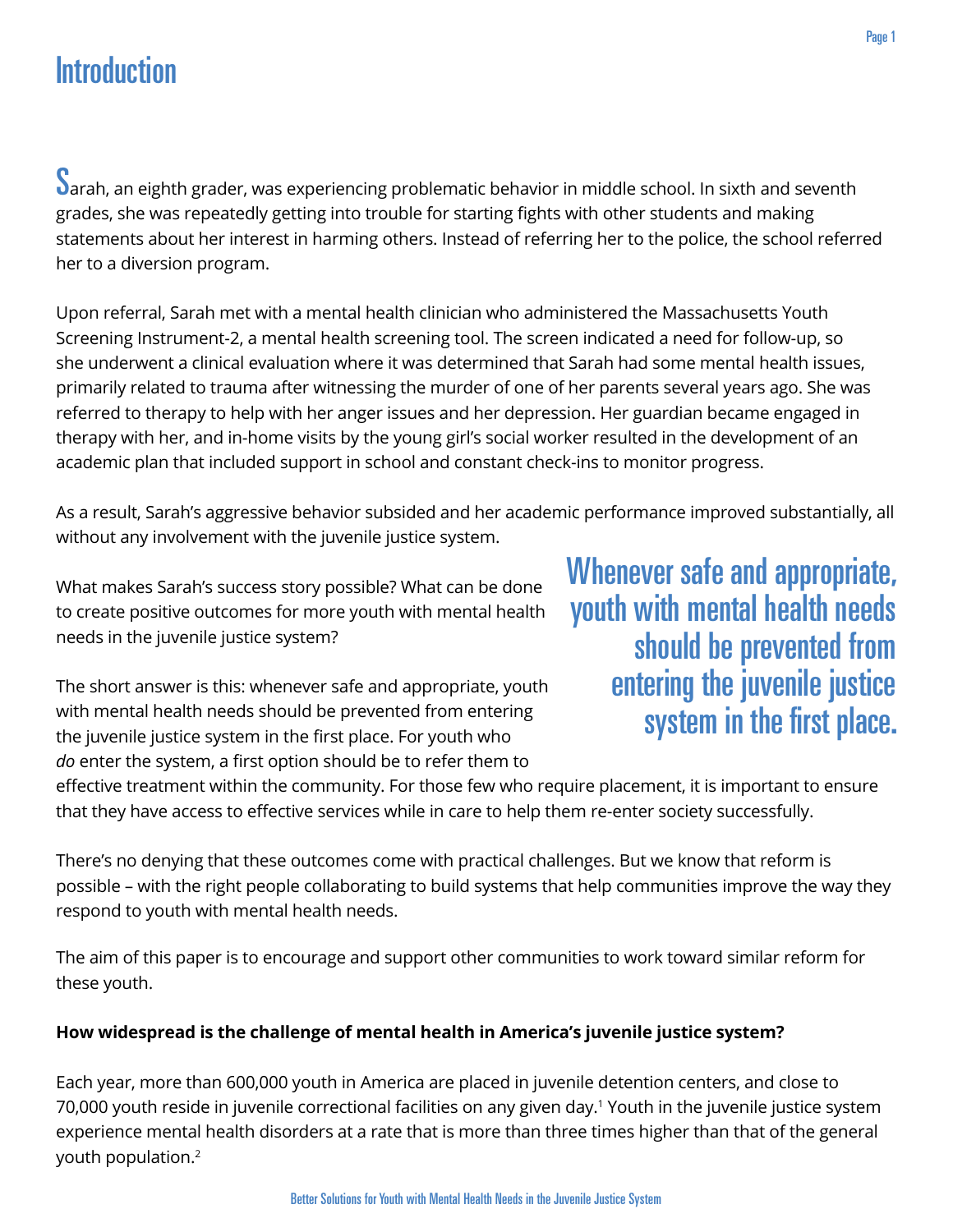- 1. 65% to 70% of youth in contact with the juvenile justice system have a diagnosable mental health disorder;
- 2. Over 60% of youth with a mental health disorder also have a substance use disorder; and
- 3. Almost 30% of youth have disorders that are serious enough to require immediate and significant treatment.<sup>3</sup>

In addition, youth in the juvenile justice system have higher rates of exposure to traumatic experiences:



At least  $75\%$  of youth in the juvenile justice system have experienced traumatic victimization.<sup>4</sup>



 $93\%$  of youth in detention reported exposure to "adverse" events including accidents, serious illnesses, physical and sexual abuse, domestic and community violence – and the majority of these youth were exposed to six or more events.<sup>5</sup>

Many of these youth are unnecessarily placed in or referred to the juvenile justice system for relatively minor, non-violent offenses, often in a misguided attempt to obtain treatment services that are lacking in the community.<sup>6</sup> However, the unfortunate irony of this approach is that the mental health services typically available to youth in the juvenile justice system are often inadequate or simply unavailable, as documented by a series of investigations conducted by the U.S. Department of Justice.<sup>7</sup>

Instead of relying on the justice system to address a youth's mental health needs, it is now recognized that the more appropriate and effective response involves community-based treatment interventions that engage youth and their families.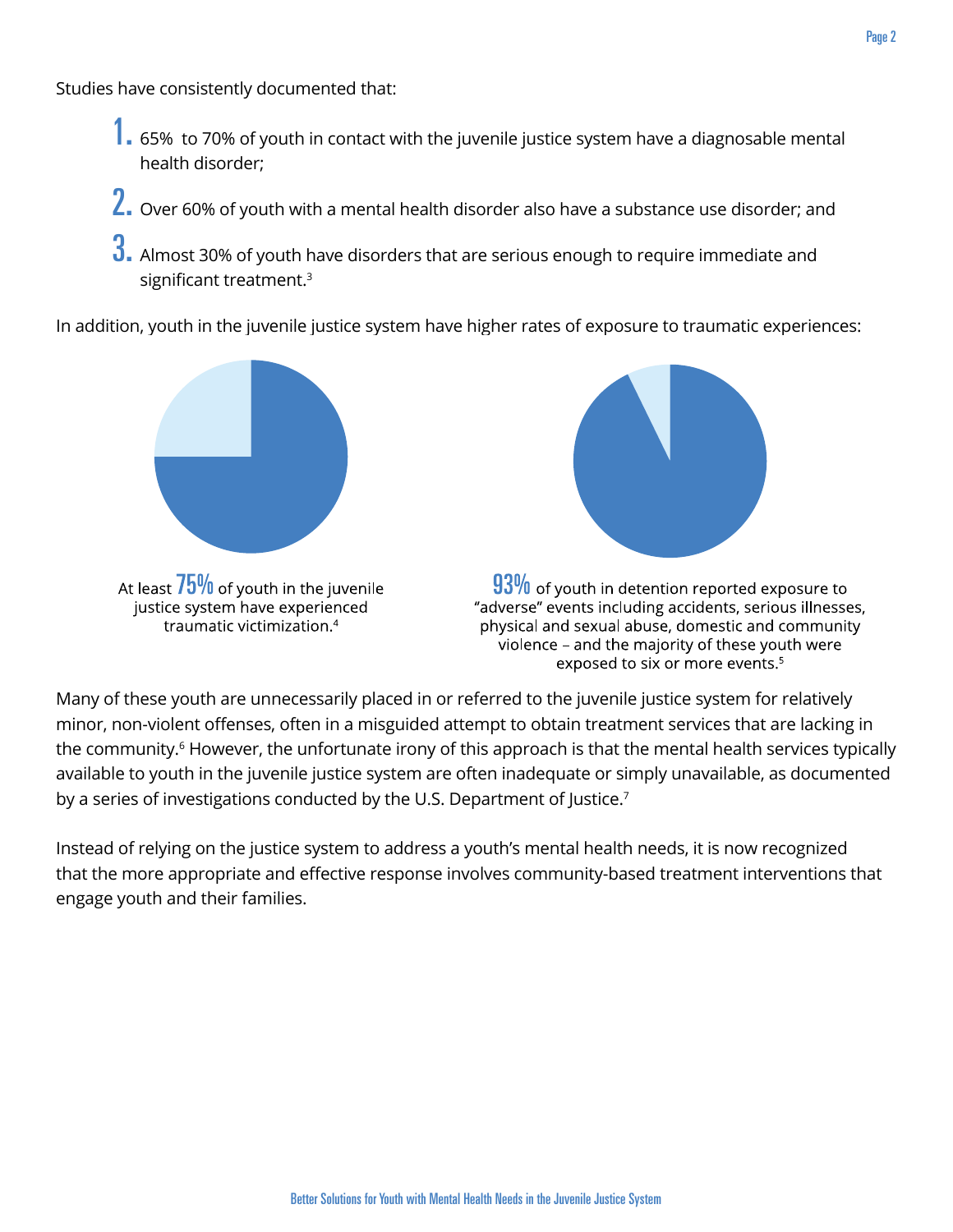# **What new scientific breakthroughs can help youth with mental health needs who come into contact with the juvenile justice system?**

Over the last decade, significant advances in research, program and resource development have resulted in a wide array of new tools and new knowledge that can help the juvenile justice and related child-serving systems improve their response to youth with mental health needs. These advancements include:

- New research-based mental health screening and assessment tools and protocols to guide their use with youth in the juvenile justice system.
- New evidence-based intervention and treatment programs that produce positive results and are cost-effective.
- • Adolescent development and brain research that has greatly enhanced our understanding of adolescent behavior and a youth's capacity for change. This greater understanding has also influenced juvenile justice law and policy.

Building on these advancements and embracing a "research to practice" continuum, the John D. and Catherine T. MacArthur Foundation created Models for Change: Systems Reform in Juvenile Justice – a national juvenile justice initiative aimed at developing successful and replicable reform models in select states that could be shared and adapted by other jurisdictions across the country. Through this work, states such as Pennsylvania, Illinois, Louisiana and Washington, and later Colorado, Connecticut, Ohio and Texas, have changed their policies and practices to better meet the mental health needs of youth involved in the juvenile justice system.

While the individual states identified the specific areas of reform they wished to address, all aimed (and succeeded) at implementing reforms that effectively held young people accountable for their actions, provided for their rehabilitation, protected them from harm, increased their life chances and managed the risk they posed to themselves and to others.

The ensuing work undertaken in the states and communities mentioned above has resulted in new models, publications, toolkits and training curricula that not only document the system improvements that have occurred over the last decade but also provide guidance to other sites interested in tackling similar reforms. Significant innovations related to mental health emerged, including resources such as:

- New school, probation and police-based diversion models for youth with mental health needs
- New mental health training resources for juvenile justice staff and police
- Resources to support family involvement within the juvenile justice system
- Advanced protocols and processes for screening and assessment to identify mental health needs and risk among juveniles
- New resources for implementing evidence-based practices for justice-involved youth
- New guidelines for juvenile competency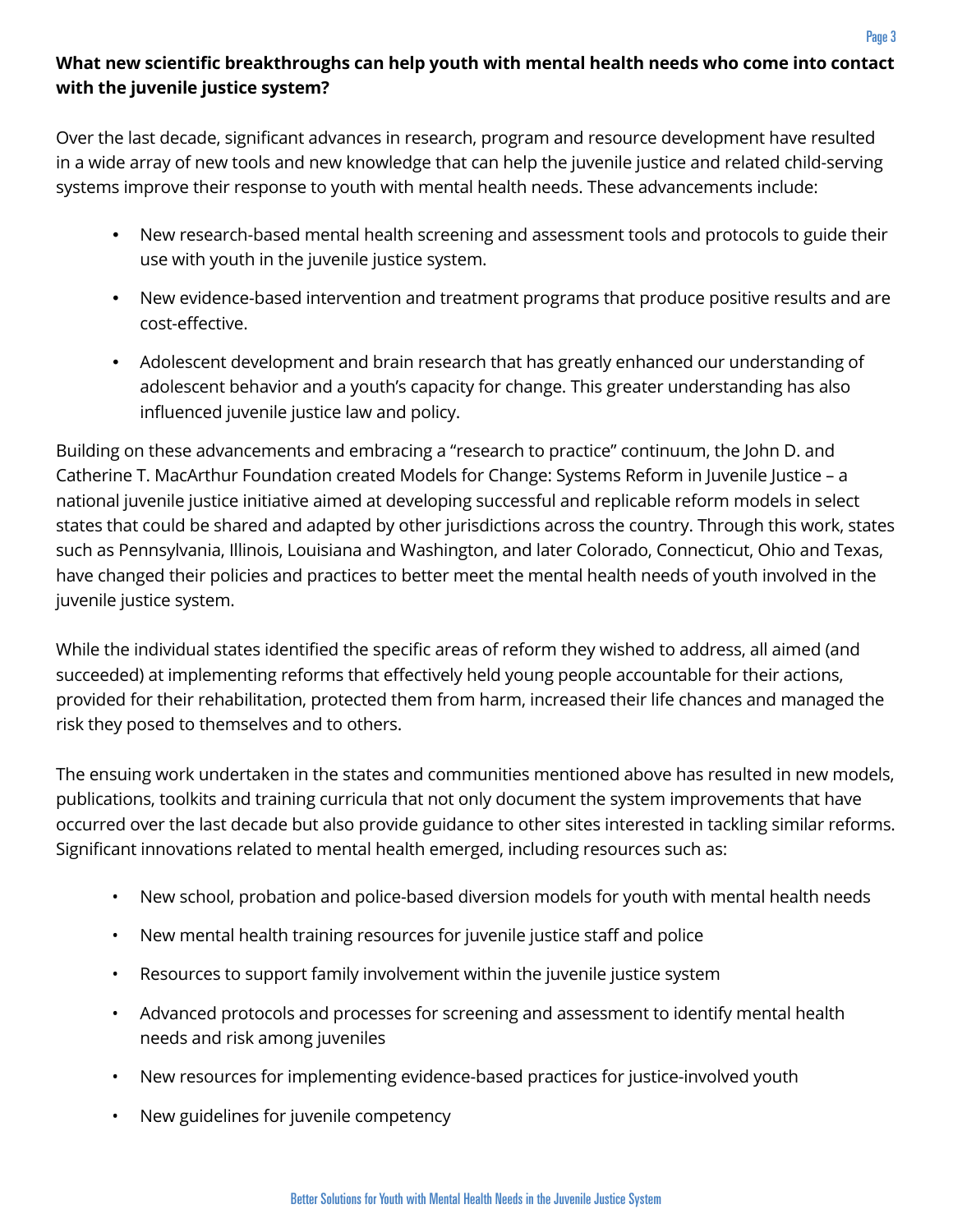Here's a closer look at efforts in two leading states:

#### **Louisiana**

Louisiana has transformed its juvenile justice system to embrace evidencebased practices<sup>1</sup> (EBPs) for youth. Following criticism, including an investigation by the Department of



Justice, for their over-reliance on institutional care for youth in the juvenile justice system and the conditions of confinement that existed within the state's correctional institutions, the state has moved in a decidedly different direction.

With support from MacArthur, Louisiana has actively worked to reduce its reliance on incarceration and increase awareness of and the availability of community, evidence-based practices for youth. In just a few short years the state has increased the use of research-based behavioral health screening and assessment instruments and recently moved to statewide adoption of the Structured Assessment of Violence Risk in Youth (SAVRY) - a research based risk assessment instrument for youth. In addition, they have substantially increased the availability of EBPs in the state (there are now statewide Functional Family Therapy teams) and in turn, increased the number of youth with access to these services to almost 50%. More youth are receiving services in the community, fewer youth are placed in in-home care and public safety has improved.

The transformation was recognized when Louisiana was cited at the 2012 Blueprints for Violence Prevention Conference as "among the top four states in this country to show growth in evidence-based community programs."

#### **Connecticut**

Zero tolerance policies in Connecticut's schools were contributing to high rates of school arrest and expulsion, particularly for youth with behavioral and mental health needs. In response, the state created the School-Based Diversion Initiative (SBDI) which uses mental health responders (provided by Emergency Mobile Psychiatric Service [EMPS] units) to respond to school-based incidents involving youth with mental health needs as an alternative to contacting the police or referring to juvenile court.

The program is designed to reduce the number of school arrests, suspensions and expulsions by linking youth with mental health needs who are at risk of juvenile system involvement with appropriate community based services and supports. The program, piloted in two schools in 2009, has expanded to 17 middle schools in 9 communities. A 2012 evaluation by the Connecticut Center for Effective Practice found that student arrests in participating schools has significantly decreased, as have suspensions and expulsions. At the same time, EMPS referrals and utilization have increased.

## **How can more communities adopt these better solutions for youth with mental health needs in the juvenile justice system?**

The advancements across the country for youth with mental health needs are significant. Many more jurisdictions are searching for new ways to help youth with mental health needs in the juvenile justice system. These systems could benefit substantially from this new knowledge and these new resources if they had the opportunity. Now they do. The MacArthur Foundation recently supported the establishment of the Mental Health Juvenile Justice Collaborative for Change: A Training, Technical Assistance and Education Center to promote the expansion of research-based mental health reforms.

The Collaborative for Change*,* coordinated by the National Center for Mental Health and Juvenile Justice (NCMHJJ) at Policy Research Inc., is a dedicated effort to share these new innovations and actively support their adaption, replication and expansion in the field. Partners in this effort include the National Youth

<sup>1</sup> Evidence based practices or programs (also called EBPs) refer to prevention or treatment approaches that have been proven to work with scientific evidence.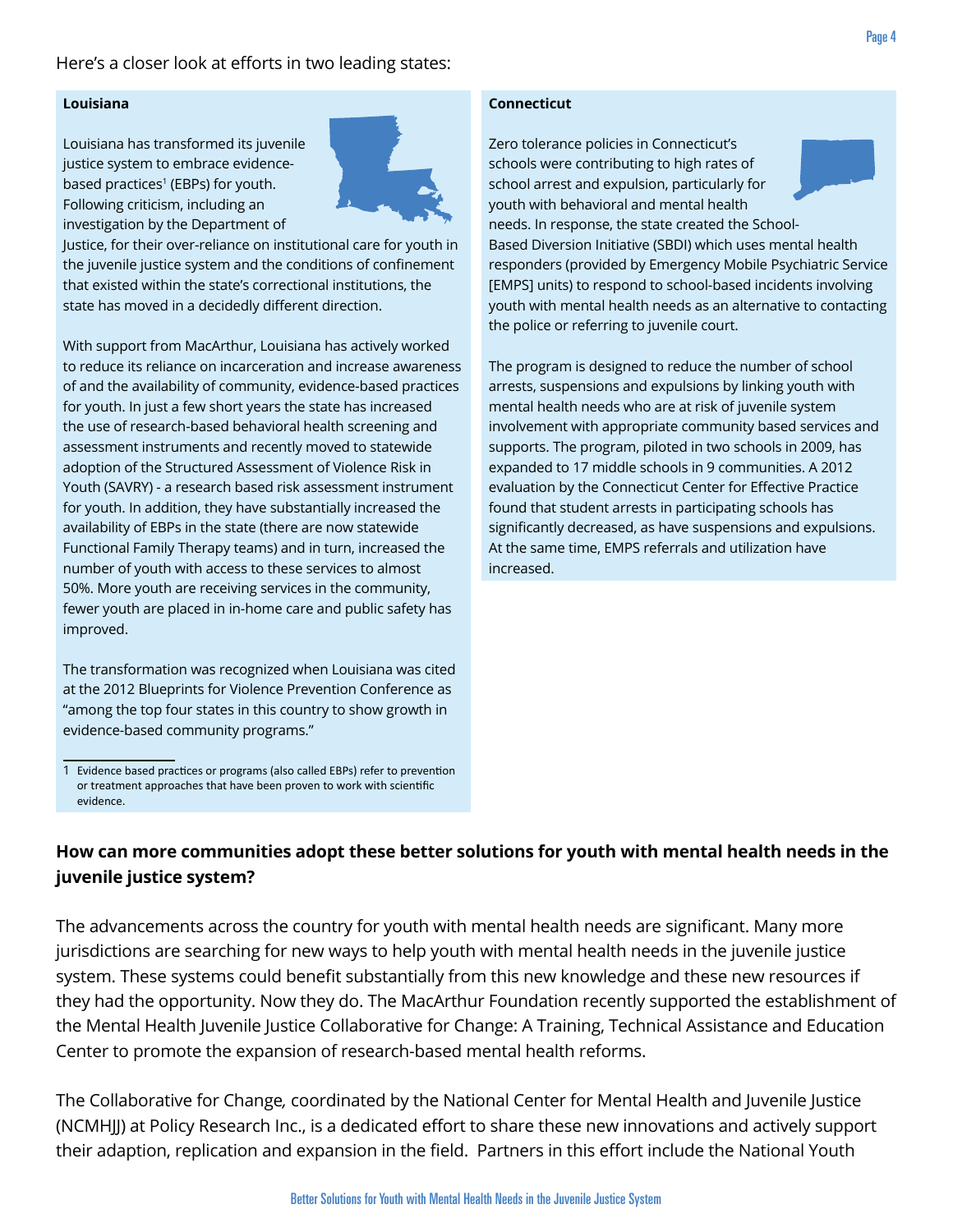Screening and Assessment Project at the University of Massachusetts Medical School and the Technical Assistance Collaborative.

The Collaborative for Change is designed to serve juvenile justice and mental health system administrators, policy makers, program providers and direct care staff by providing a wide array of technical assistance and support services on mental health and juvenile justice including:

- A web-based resource center [\(http://cfc.ncmhjj.com](http://cfc.ncmhjj.com)) that provides around the clock, online access to information and practical resources
- A Help Desk, staffed by NCMHJJ professionals, prepared to answer general questions beyond the scope of the website.
- Consultation and assistance for more complex requests provided by NCMHJJ professionals and subject matter experts working with the Collaborative. This consultation is provided by email, phone or in special cases, on-site technical assistance.
- On-site training by experienced national trainers

Over 25 national, state and local mental health and juvenile justice leaders are working with the Collaborative for Change to help provide this assistance to the field. Many of these experts were responsible for the actual development and implementation of the mental health innovations coming out of Models for Change and the Mental Health/Juvenile Justice Action Network. This "peer to peer" approach is a key component of the Collaborative's technical assistance and training strategy.

#### **What can be done?**

There is growing recognition among researchers and practitioners across the country that:

- There are large numbers of youth with mental health needs involved with the juvenile justice system.
- Many of these youth would be better served in communitysettings with access to effective evidence-based treatments.

#### **The substantive focus of the Collaborative for Change includes:**

- 1. Mental health screening within juvenile justice settings
- 2. Diversion strategies and models for youth with mental health needs
- 3. Adolescent Mental Health Training for Juvenile Justice Staff and Police
- 4. Guidance around the implementation of evidencebased practices
- 5. Training and resources to support family involvement in the juvenile justice system
- 6. Juvenile competency
- Some of these youth will not be appropriate for diversion to the community but still deserve access to effective treatment while they are involved with the juvenile justice system.

Acknowledging these facts is the first step. The next step involves taking appropriate action. However, in order to take this action, most communities need guidance around the best strategies, tools, program models and interventions to implement in order to effectively address the problems. Drawing on the lessons learned and knowledge gained from model states, the Collaborative for Change is aimed at providing this assistance to the field.

## **Visit the Collaborative for Change at <http://cfc.ncmhjj.com>, or phone the toll-free Help Desk at 1-866-962-6455.**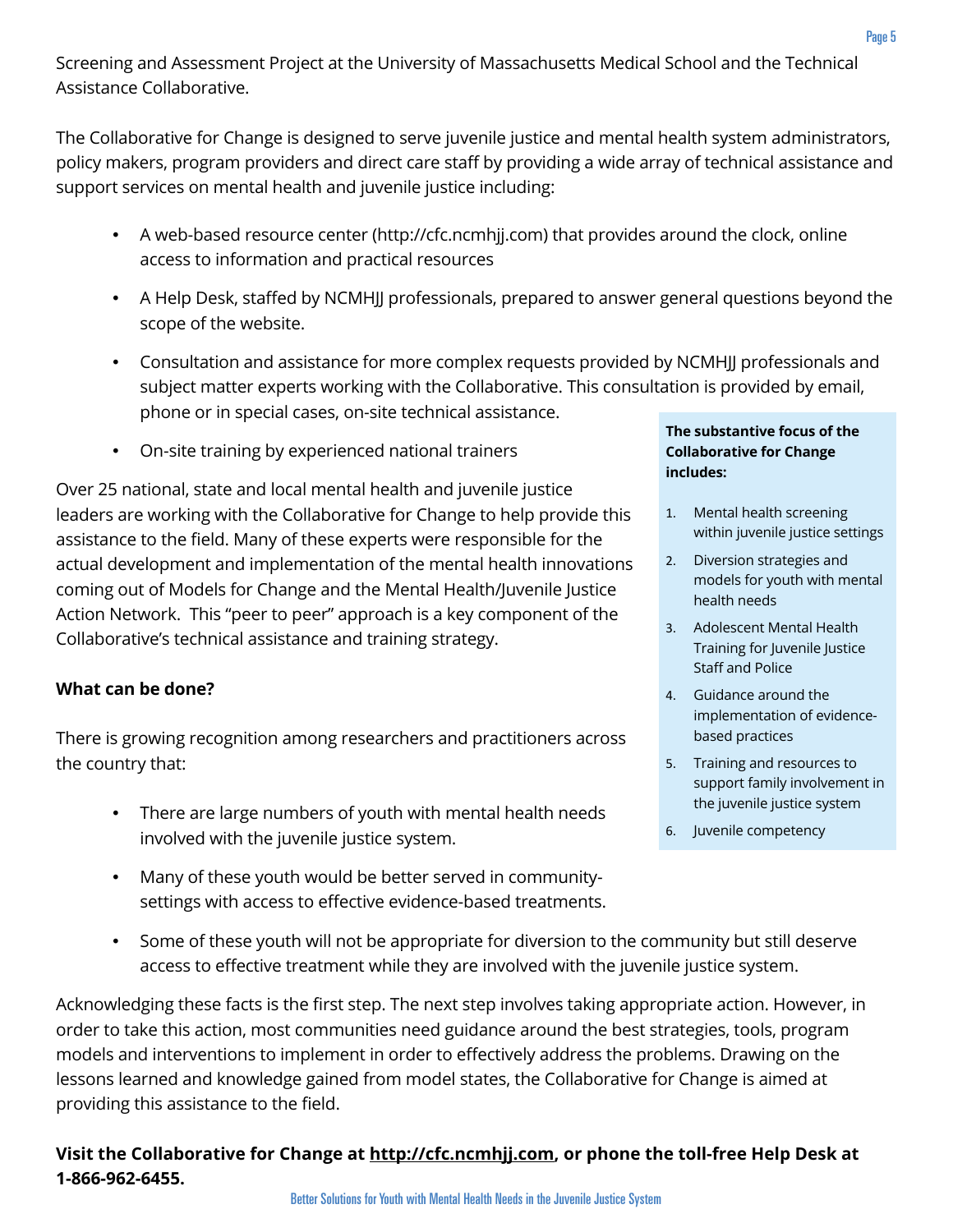# About the Models For Change Resource Center Partnership

The Mental Health Juvenile Justice Collaborative for Change is a project of the National Center for Mental Health and Juvenile Justice and is supported by the John D. and Catherine T. MacArthur Foundation, as part of its Models for Change Resource Center Partnership.

The Resource Center Partnership works to advance juvenile justice systems reform across the country by providing state and local leaders, practitioners and policymakers with technical assistance, training, and the proven tools, resources and lessons developed through the John D. and Catherine T. MacArthur Foundation's Models for Change: Systems Reform in Juvenile Justice initiative.

The Partnership is anchored by four complementary, connected Resource Centers that address four important issues in juvenile justice:

- Mental health: The Mental Health and Juvenile Justice Collaborative for Change, led by the National Center for Mental Health and Juvenile Justice. For more information, visit: cfc.ncmhij.com
- Stronger legal defense for indigent youth: National Juvenile Defender Center. For more information, visit: [njdc.info/resourcecenterpartnership.php](http://njdc.info/resourcecenterpartnership.php)
- Appropriate interventions for youth charged with non-delinquent–or status–offenses: The Status Offense Reform Center, led by the Vera Institute of Justice. For more information, visit: [www.](http://www.statusoffensereform.org) [statusoffensereform.org](http://www.statusoffensereform.org)
- Coordinated systems of care for young people involved in both the juvenile justice and child protective systems: The Robert F. Kennedy National Resource Center for Juvenile Justice, led by the RFK Children's Action Corps. For more information, visit: [www.rfknrcjj.org](http://www.rfknrcjj.org)

The Partnership also includes a strategic alliance of national experts and organizations representing state leaders, mayors, judges, law enforcement, prosecutors, corrections professionals, court personnel and justice reform advocates. These partners further enrich the tools, best practices and training offered by the Centers and provide direct connections to professionals working in juvenile justice.

For more information about the Models for Change Resource Center Partnership, visit: [modelsforchange.net/](http://modelsforchange.net/resourcecenters) [resourcecenters](http://modelsforchange.net/resourcecenters)